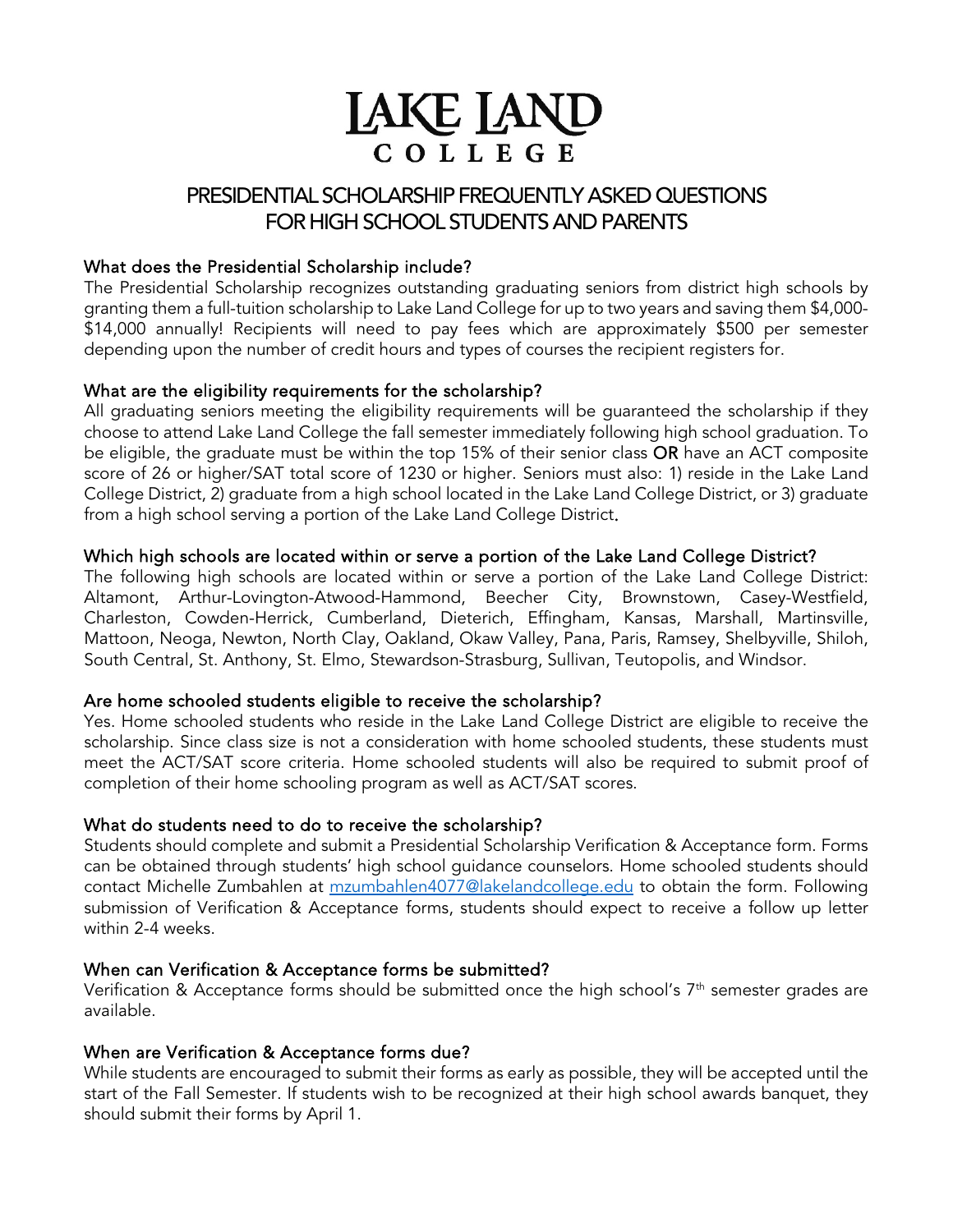# How do students determine if they are in the top 15% of their graduating class?

Students should consult with their high school guidance counselors to determine if they are within the top 15% of their class.

# What if a student does not qualify at the end of  $7<sup>th</sup>$  semester but changes rank to qualify at the end of  $8<sup>th</sup>$  semester? Are they still eligible for the scholarship?

One great aspect of the scholarship is that it provides multiple opportunities for a student to qualify. Students may qualify based on rank at the end of their  $7<sup>th</sup>$  or  $8<sup>th</sup>$  semester as well as by taking the ACT/SAT as many times as they would like. If a student does not qualify at the end of  $7<sup>th</sup>$  semester but does at the end of  $8<sup>th</sup>$ , he/she is still eligible to receive the scholarship.

#### What if a student qualifies at the end of  $7<sup>th</sup>$  semester but changes rank to not qualify at the end of 8<sup>th</sup> semester? Are they required to give up the scholarship?

If a student qualifies following  $7<sup>th</sup>$  semester but not  $8<sup>th</sup>$ , he/she is still eligible to receive the scholarship and will not be required to relinquish it.

# Can students re-take the ACT/SAT to try to score high enough to receive the scholarship?

Absolutely! A student can re-take the ACT or SAT as many times as they would like in order to acquire a score high enough to receive the scholarship. Scores will need to be obtained by the start of the Fall semester following graduation so that the Verification & Acceptance forms can be submitted.

#### Does the Presidential Scholarship include summer courses?

Yes, with the exception of the summer term immediately following a student's high school graduation. The scholarship begins with the Fall Semester and continues for two consecutive calendar years. Therefore, the summer terms following a student's first and second year of enrollment are included (i.e. Fall, Spring, Summer, Fall, Spring, Summer).

#### Are students who graduate early eligible for the scholarship? Can they receive the scholarship for the Spring semester?

Mid-year graduates who meet the criteria are certainly eligible to receive the scholarship. However, the scholarship will not begin until the Fall semester following their high school graduation.

#### What if a student submitted the Verification & Acceptance form and decides not to attend Lake Land?

The scholarship will be available to the student beginning with the Fall semester. If the student does not enroll in the Fall semester, the scholarship will no longer be available.

#### Are students receiving a Lake Land College Athletic or Livestock Judging Scholarship still eligible for the Presidential Scholarship?

Yes, students can absolutely be eligible for both. As long as students meet the eligibility requirements for both scholarships, they will be recognized accordingly. It is wonderful to be able to recognize students for both awards.

#### Are recipients required to complete the FAFSA in order to receive the scholarship?

No. Students are strongly recommend to complete the Free Application for Federal Student Aid (FAFSA) at [www.fafsa.gov](http://www.fafsa.gov/) and the Lake Land College Foundation Scholarship application at [www.lakelandcollege.edu/scholarship-opportunities](http://www.lakelandcollege.edu/scholarship-opportunities) in order to qualify for additional financial assistance to help cover the cost of fees and living expenses not covered by the Presidential Scholarship.